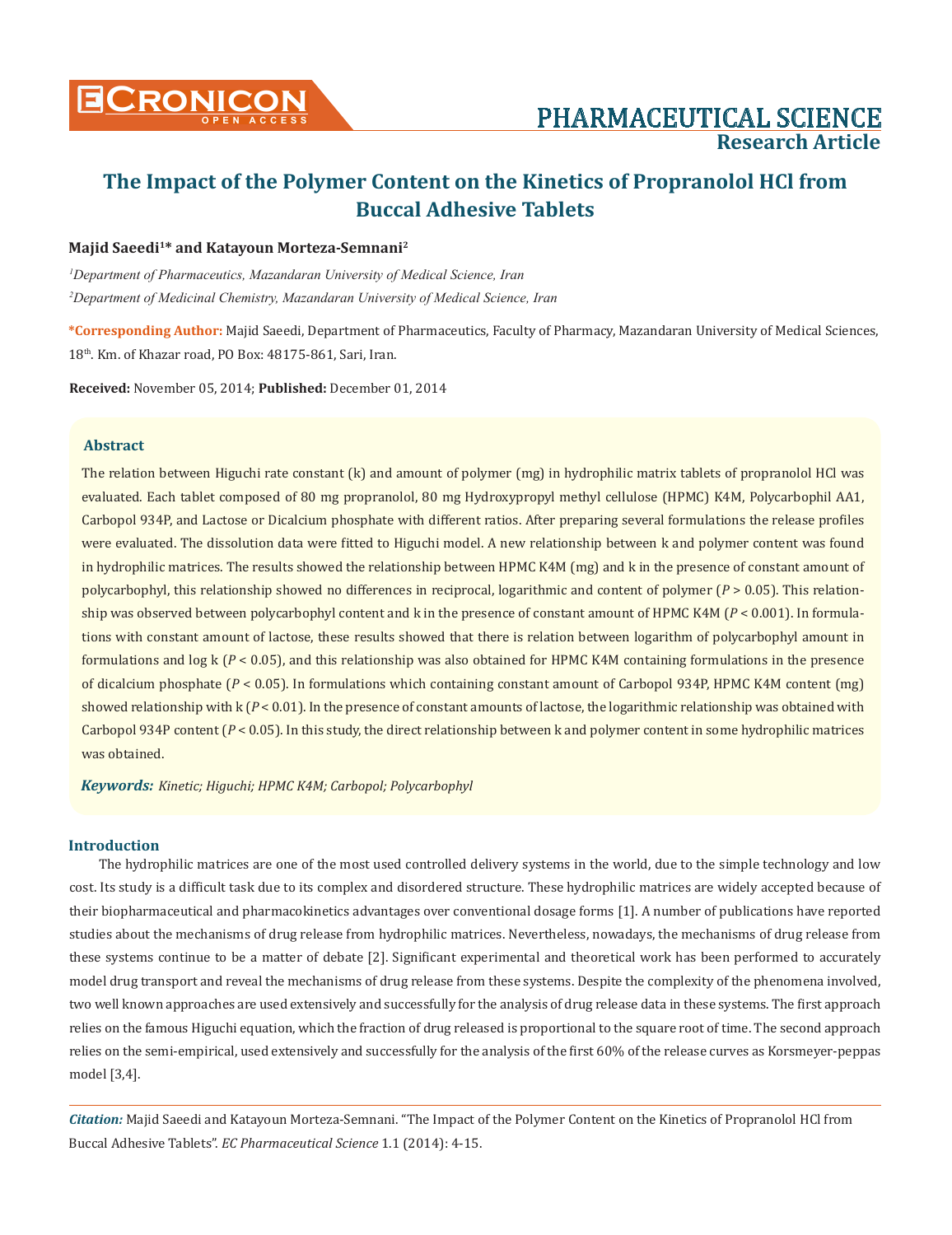Various attempts have been made to achieve the prolonged release of active agents; prominent amongst these is the enhanced retention of formulations at their intended site of action by means of bioadhesive formulations [5]. Recent years have seen an increasing interest in the development of novel mucoadhesive buccal dosage forms [6,7]. The buccal mucosa has been investigated for local and systemic delivery of therapeutic peptides and other drugs that are subjected to first pass metabolism or are unstable within the rest of the gastrointestinal tract [8-10]. Bioadhesive formulations use polymers as the adhesive component.

 $\overline{\mathbf{5}}$ 

These formulations are often water soluble and when in a dry form attract water from the biological surface and this water transfer leads to a strong interaction. These polymers also form viscous liquids when hydrated with water that increases their retention time over mucosal surfaces and may lead to adhesive interactions. Bioadhesive polymers should possess certain physicochemical features including hydrophilicity, numerous hydrogen bond-forming groups, flexibility for interpenetration with mucus and epithelial tissue, and viscoelastic properties [11]. Mucoadhesive materials are hydrophilic macromolecules containing numerous hydrogen bond-forming groups [12]. Bioadhesive polymers such as sodium carboxymethyl cellulose, carbopol 934, polycarbophil (PAA), hydroxypropyl cellulose, hydroxypropyl methylcellulose (HPMC), carrageenan and poloxamer are suitable for use in buccal adhesive preparations. These polymers when hydrated with water can adhere to the oral mucosa and withstand salivation, tongue movements and swallowing for a significant period of time [13]. These polymers not only cause the adhesion effects, but also control the release rate of drug [14]. Polycarbophil and HPMC are suitable polymers for formulation the bioadhesive tablets. These polymers in addition of bioadhesion effects, decrease release rate and change kinetic of drug release from mucoadhesive tablets [15-17]. Propranolol is subjected to first pass effect; therefore, formulation of buccal-adhesive dosage form can circumvent this effect [6].

 The kinetics of drug release from matrices were examined for both freely soluble and poorly water soluble drugs, and mathematical models have been developed for expression the mechanism of drug release. One of these models is Higuchi square root of time model [18]. Previous studies showed relationship between dissolution rate constant in Higuchi model (k) and polymer content. These studies showed a logarithmic relationship between k and polymer content or reciprocal relation between k and amount of polymer (mg) [19]. The objectives of this study were to examine the *in vitro* release characteristics of propranolol hydrochloride from different buccal adhesive tablets and evaluation the relationship between Higuchian release rate and polymer quantity in the presence of lactose and dicalcium phosphate as water soluble and insoluble fillers. In this research, a new relation between k and amount of polymer was evaluated for the first time.

#### **Materials and Methods**

#### **Materials**

Propranolol HCl was USP grade (Rouz Daru Co., Iran). Hydroxy propyl methyl cellulose K4M viscosity grade (Colorcon Co., UK), polycarbophil (Noveon AA1), and carbopol 934P (B.F. Goodrich, USA) were used as mucoadhesive polymers. Dicalcium phosphate and lactose (Merck, Germany) were used as required as fillers. Magnesium stearate (Merck, Germany) was used as lubricant.

#### **Tableting**

Formulation composition of different buccal adhesive tablets of propranolol hydrochloride has been shown in Table 1. Compaction was accomplished using direct compression (Korch single punch model 9219-77, Germany) of the blends that has been thoroughly mixed for 15 min using a cubic mixer (Erweka, Germany). The punch No.9 in diameter was used for Tableting. Formulations 1-11 composed of 80 mg of different ratios of HPMC K4M, Polycarbophyl (PAA1) and lactose and in formulations 12-16, Dicalcium phosphate (DCP) was used as filler. This composition in formulations 17-23 was 80 mg of drug and 80mg of different ratios of HPMC K4M, Carbopol 934P (Car. 934P) and lactose. All of formulations had magnesium stearate (1%) as lubricant.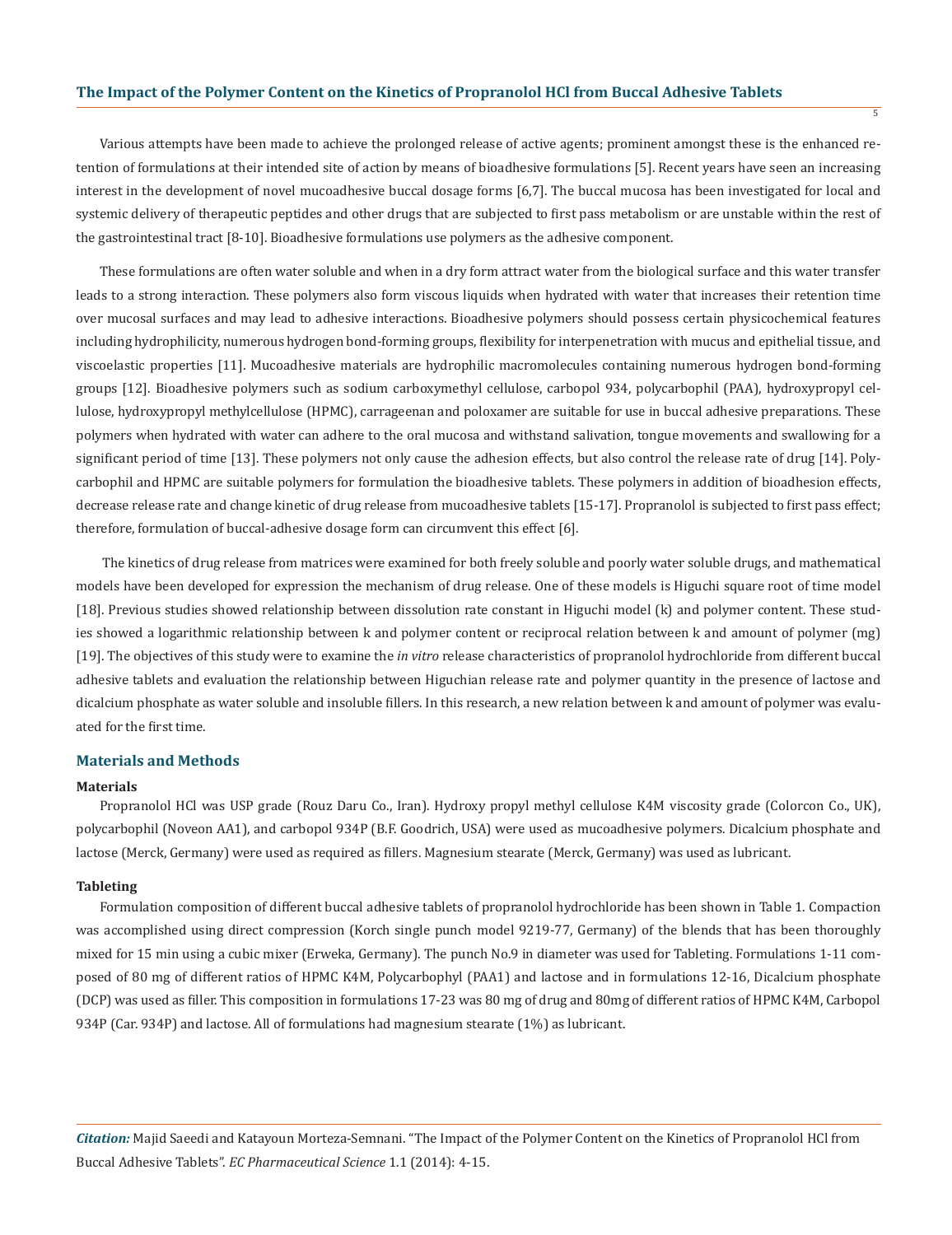| <b>Formulation</b><br>Code | <b>Formulation Composition (mg)</b> |                 |                          |                          |                          |                          |                    |  |  |
|----------------------------|-------------------------------------|-----------------|--------------------------|--------------------------|--------------------------|--------------------------|--------------------|--|--|
|                            | <b>Drug</b>                         | <b>HPMC K4M</b> | PAA1                     | <b>Car. 934P</b>         | Lactose                  | <b>DCP</b>               | <b>Mg Stearate</b> |  |  |
| F1                         | 80                                  | 72              | $\overline{4}$           | $\overline{\phantom{a}}$ | $\overline{4}$           | $\overline{\phantom{a}}$ | 1.6                |  |  |
| F2                         | 80                                  | 68              | $\overline{4}$           |                          | 8                        | $\overline{\phantom{a}}$ | 1.6                |  |  |
| F <sub>3</sub>             | 80                                  | 64              | $\overline{4}$           |                          | 12                       | $\overline{\phantom{a}}$ | 1.6                |  |  |
| ${\rm F}4$                 | 80                                  | 56              | $\overline{4}$           |                          | 20                       | $\overline{\phantom{a}}$ | 1.6                |  |  |
| F <sub>5</sub>             | 80                                  | 60              | 16                       |                          | $\overline{4}$           | $\overline{\phantom{a}}$ | 1.6                |  |  |
| F <sub>6</sub>             | 80                                  | 60              | 12                       | $\overline{\phantom{a}}$ | $\, 8$                   | $\overline{\phantom{a}}$ | 1.6                |  |  |
| ${\rm F}7$                 | $\rm 80$                            | 60              | $\, 8$                   |                          | 12                       | $\overline{\phantom{a}}$ | 1.6                |  |  |
| F <sub>8</sub>             | 80                                  | 60              | $\overline{4}$           |                          | 16                       | $\overline{\phantom{a}}$ | 1.6                |  |  |
| F <sub>9</sub>             | 80                                  | 68              | $\, 8$                   |                          | $\overline{4}$           | $\sim$                   | 1.6                |  |  |
| F10                        | 80                                  | 64              | 12                       | $\overline{\phantom{a}}$ | $\overline{4}$           | $\overline{\phantom{a}}$ | 1.6                |  |  |
| F11                        | 80                                  | 56              | 20                       | $\overline{\phantom{a}}$ | $\overline{4}$           | $\overline{\phantom{a}}$ | 1.6                |  |  |
| F12                        | 80                                  | 72              | $\overline{4}$           | $\overline{\phantom{a}}$ | $\Box$                   | $\overline{4}$           | 1.6                |  |  |
| F13                        | 80                                  | 68              | $\overline{4}$           | $\blacksquare$           | $\Box$                   | $\, 8$                   | 1.6                |  |  |
| F14                        | 80                                  | 64              | $\overline{4}$           | $\overline{\phantom{a}}$ | $\overline{\phantom{a}}$ | 12                       | 1.6                |  |  |
| F15                        | 80                                  | 60              | $\overline{4}$           | $\blacksquare$           | $\blacksquare$           | 16                       | $1.6\,$            |  |  |
| F16                        | 80                                  | 56              | $\overline{4}$           | $\overline{\phantom{a}}$ | $\blacksquare$           | 20                       | 1.6                |  |  |
| F17                        | 80                                  | 72              | $\overline{\phantom{a}}$ | $\overline{4}$           | $\overline{4}$           | $\overline{\phantom{a}}$ | 1.6                |  |  |
| F18                        | 80                                  | 68              | $\overline{\phantom{a}}$ | $\overline{4}$           | $\, 8$                   | $\overline{\phantom{a}}$ | 1.6                |  |  |
| F19                        | 80                                  | 64              | $\overline{\phantom{a}}$ | $\, 8$                   | 8                        | $\overline{\phantom{a}}$ | 1.6                |  |  |
| F20                        | 80                                  | 56              | ÷                        | $\, 8$                   | 16                       | $\overline{\phantom{a}}$ | 1.6                |  |  |
| F21                        | 80                                  | 56              | $\overline{\phantom{a}}$ | 20                       | $\overline{4}$           | $\overline{\phantom{a}}$ | 1.6                |  |  |
| F22                        | 80                                  | 56              | $\overline{\phantom{a}}$ | 16                       | $\, 8$                   | $\overline{\phantom{a}}$ | 1.6                |  |  |
| F23                        | 80                                  | 56              | $\overline{\phantom{a}}$ | 12                       | 12                       | $\overline{\phantom{a}}$ | 1.6                |  |  |

6

*Table 1: Formulation composition of different buccal adhesive tablets of propranolol HCl. HPMC K4M = Hydroxy Propyl Methyl Cellulose K4M, PAA1 = Polycarbophil, Noveon AA1, Car. 934P = Carbopol 934P, DCP = Dicalcium Phosphate.*

### **Evaluation of tablets**

Tablet properties (crushing strength, mass variation, and friability) were determined by standard procedure [20]. The tensile strength (*T*) of tablet which is a measure of the stress necessary to cause diametric fracture of the compact was determined from the mean data obtained from the hardness test carried out on the tablets ( $n = 10$ ) using the Erweka hardness tester (TBH 30 MD, Germany). The *T* values were computed from equation below [21]:

$$
T=\frac{2P}{\pi Dt}
$$

Where, *P* is the load applied on the tablet that causes diametric fracture of the tablet of diameter, D, and *t* is the tablet thickness (*m*).

#### **Dissolution rate study**

The dissolution rates were evaluated by apparatus type II of USP dissolution tester (Caleva 8ST, Germany). For study of drug release from only one side of tablets, the glass dies were used.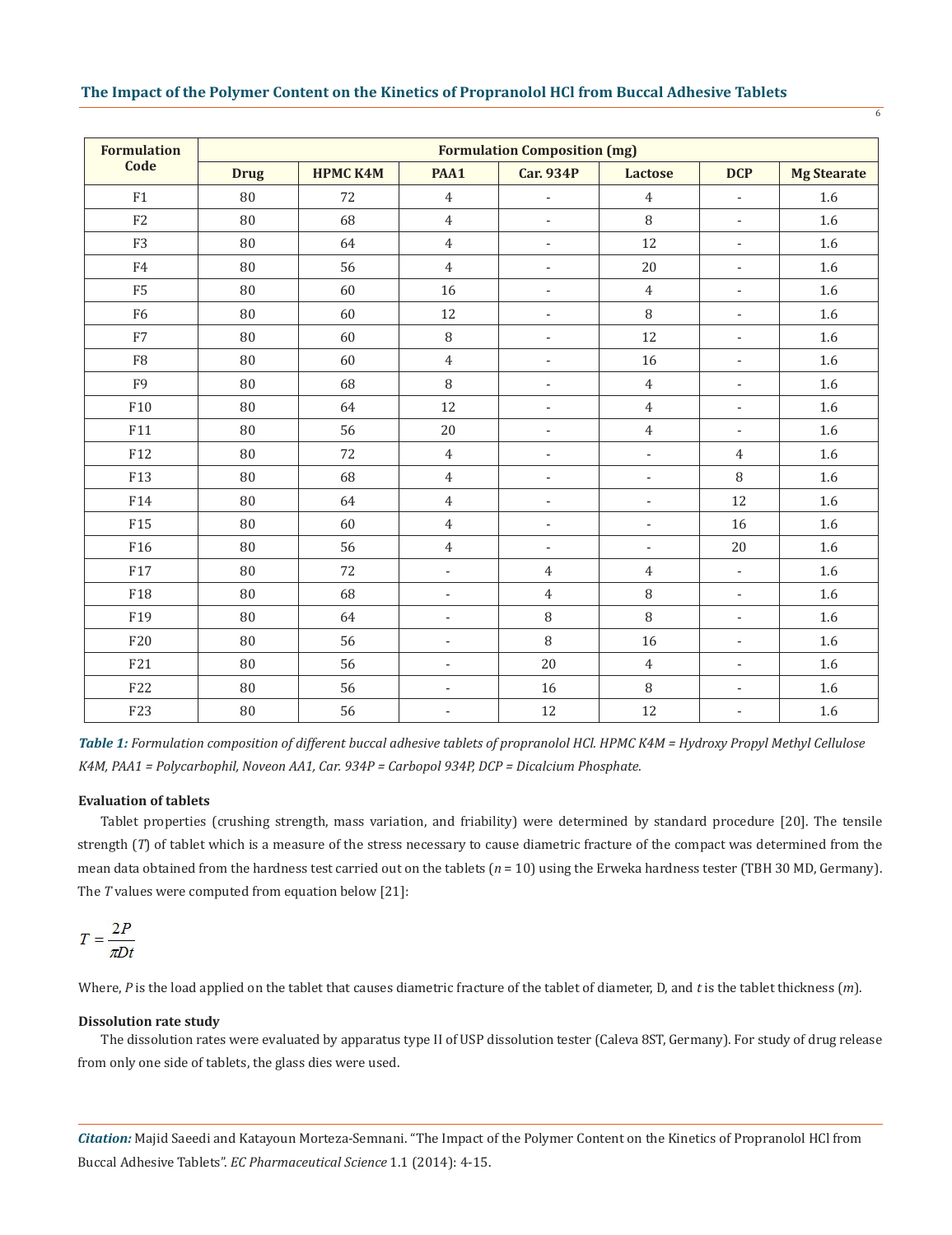For this purpose every die filled with melted wax, and before solidification, the tablets put in semisolid wax, as only one side of them were in contact with dissolution medium. In this evaluation six tablets of each formulation which were placed in the die, and were at the bottom of the vessel with 900 ml of phosphate buffer with pH 6.8 evaluated at 0.5, 1, 1.5, 2, 3, 4, 5, 6, 7 and 8h after the beginning of dissolution test. Sample (10 ml) was taken and immediately replaced with an equivalent volume of dissolution medium. Samples were filtered and assayed at 288.8 nm by using UV spectrophotometer (Shimadzo 60A, Japan).

7

#### *In vitro* **release data analysis**

The most widely model to describe drug release from matrices, derived from Higuchi for a planar matrix; however it is applicable for systems of different shapes also:

$$
\frac{M_t}{M_\infty} = kt^{\frac{1}{2}}
$$

 $M_{i}$ Where  $\overline{M_{\infty}}$  is the fractional release of the drug, t is the release time, and k is a constant

incorporating structural and geometric characteristic of the controlled release device [22,23].

Previous studies showed relationship between release rate and polymer quantity. Examination of some drugs showed that when the polymer fraction increases, the dissolution of the drug decreases. The generalized relationship for each of these lines can be expressed by the following relationship [24]:

$$
k = M\left(\frac{1}{W}\right) + c
$$
 (2)

Where k is Higuchian release rate  $(\text{min}^{-1/2})$ , M is slope of the derived line, W is weight of HPMC  $(\text{mg})$ , and c is constant.

 Other studies on different drugs showed a linear relationship existed between the logarithm of the tablet polymer content and the logarithm of the release rate in Higuchi model [25]:

 $\log k = M' \log W + c'$ <sup>(3)</sup>

Where k and W is like equation 2, M' is the slope of line and c' is constant [19].

In this study a new equation was presented for relation between k and polymer content.

$$
k = M''W + c''
$$
<sup>(4)</sup>

Where  $k$  and  $W$  is like equations 1 and 2,  $M''$  is the slope of line and  $c''$  is a constant.

#### **Statistical analysis**

Statistical analysis was carried out by using analysis of variance (ANOVA) with computer software SPSS 10. Tukey-Kramer multiplecomparison tests were used to compare group's data. P values ≤ 0.05 were considered significant.

# **Results**

#### **Tablet characteristics**

Table 2 shows the characteristics of investigated tablets. These results show that all of formulations have the suitable friability and hardness. The content uniformity was in the Pharmacopeial criteria.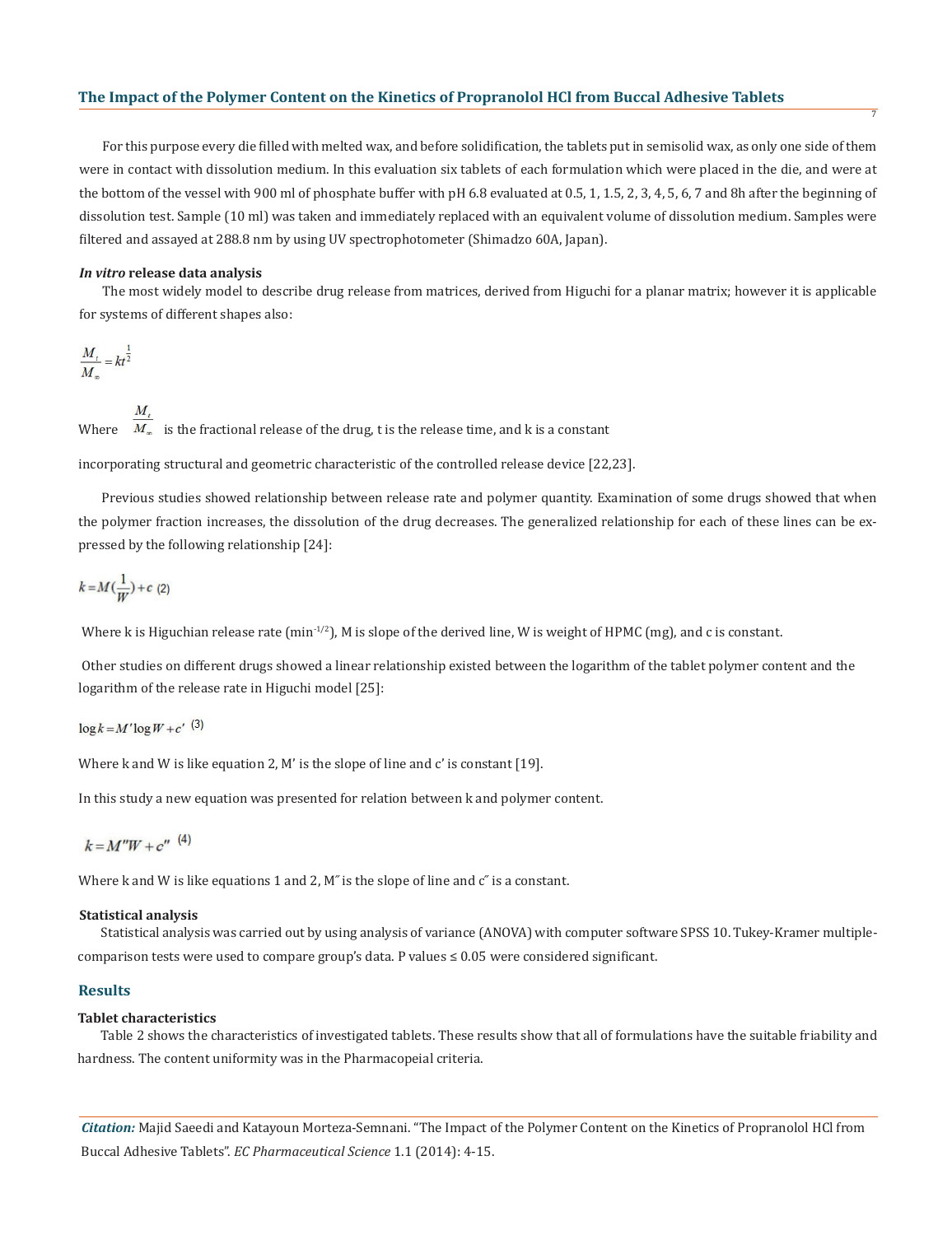|  |  | The Impact of the Polymer Content on the Kinetics of Propranolol HCl from Buccal Adhesive Tablets |  |  |
|--|--|---------------------------------------------------------------------------------------------------|--|--|
|  |  |                                                                                                   |  |  |

 $\frac{1}{8}$ 

|                         | <b>Characteristics of Evaluated Tablets</b> |                           |                          |                     |  |  |  |
|-------------------------|---------------------------------------------|---------------------------|--------------------------|---------------------|--|--|--|
| <b>Formulation Code</b> | Hardness* (kg.cm <sup>-2</sup> )            | Friability*               | <b>Tensile Strength*</b> | Assay* $(\%)(n=20)$ |  |  |  |
|                         | $(n=10)$                                    | $(\frac{9}{6}w/w)$ (n=10) | $(MN.m^{-2}) (n=10)$     |                     |  |  |  |
| F1                      | $8.9 \pm 1.2$                               | $0.51 \pm 0.05$           | $5.24 \pm 0.70$          | $98.62 \pm 1.51$    |  |  |  |
| F <sub>2</sub>          | $9.8 \pm 0.7$                               | $0.31 \pm 0.04$           | $5.92 \pm 0.11$          | $96.37 \pm 3.00$    |  |  |  |
| F <sub>3</sub>          | $11.7 \pm 0.8$                              | $0.15 \pm 0.06$           | $7.19 \pm 0.55$          | $97.62 \pm 3.62$    |  |  |  |
| F4                      | $9.7 \pm 0.7$                               | $0.25 \pm 0.04$           | $6.13 \pm 0.44$          | $98.62 \pm 3.62$    |  |  |  |
| F <sub>5</sub>          | $9.6 \pm 1.1$                               | $0.35 \pm 0.07$           | $5.66 \pm 0.65$          | $98.00 \pm 4.00$    |  |  |  |
| F <sub>6</sub>          | $10.1 \pm 0.8$                              | $0.28 \pm 0.05$           | $6.05 \pm 0.48$          | $100.15 \pm 3.12$   |  |  |  |
| F7                      | $6.4 \pm 0.5$                               | $0.71 \pm 0.06$           | $3.90 \pm 0.30$          | $97.37 \pm 2.87$    |  |  |  |
| F <sub>8</sub>          | $10.2 \pm 0.9$                              | $0.18 \pm 0.02$           | $6.32 \pm 1.79$          | $99.75 \pm 3.87$    |  |  |  |
| F <sub>9</sub>          | $11.3 \pm 0.8$                              | $0.32 \pm 0.03$           | $6.72 \pm 0.68$          | $100.50 \pm 3.87$   |  |  |  |
| F <sub>10</sub>         | $14.1 \pm 0.7$                              | $0.17 \pm 0.02$           | $8.17 \pm 0.41$          | $97.62 \pm 4.50$    |  |  |  |
| F11                     | $6.4 \pm 0.7$                               | $0.68 \pm 0.07$           | $3.65 \pm 0.39$          | $100.12 \pm 4.73$   |  |  |  |
| F <sub>12</sub>         | $5.6 \pm 0.3$                               | $0.81 \pm 0.08$           | $3.33 \pm 0.17$          | $99.50 \pm 2.62$    |  |  |  |
| F13                     | $6.7 \pm 0.4$                               | $0.72 \pm 0.06$           | $3.98 \pm 0.24$          | $100.12 \pm 3.87$   |  |  |  |
| F14                     | $10.7 \pm 0.7$                              | $0.27 \pm 0.03$           | $6.47 \pm 0.42$          | $99.25 \pm 4.12$    |  |  |  |
| F <sub>15</sub>         | $10.9 \pm 0.6$                              | $0.20 \pm 0.02$           | $6.70 \pm 0.37$          | $99.62 \pm 4.15$    |  |  |  |
| F <sub>16</sub>         | $9.6 \pm 0.4$                               | $0.25 \pm 0.03$           | $6.01 \pm 0.25$          | $100.75 \pm 1.87$   |  |  |  |
| F17                     | $9.1 \pm 0.5$                               | $0.29 \pm 0.03$           | $5.59 \pm 0.31$          | $98.37 \pm 2.37$    |  |  |  |
| F18                     | $8.6 \pm 0.7$                               | $0.75 \pm 0.06$           | $5.15 \pm 0.42$          | $99.50 \pm 4.37$    |  |  |  |
| F <sub>19</sub>         | $8.6 \pm 0.5$                               | $0.68 \pm 0.07$           | $5.11 \pm 0.29$          | $100.12 \pm 3.37$   |  |  |  |
| F20                     | $9.6 \pm 0.4$                               | $0.48 \pm 0.05$           | $5.80 \pm 0.24$          | $99.25 \pm 2.75$    |  |  |  |
| F21                     | $6.7 \pm 0.5$                               | $0.81 \pm 0.07$           | $4.16 \pm 0.31$          | $98.25 \pm 2.12$    |  |  |  |
| F22                     | $8.7 \pm 0.4$                               | $0.47 \pm 0.05$           | $5.49 \pm 0.25$          | $100.25 \pm 3.87$   |  |  |  |
| F23                     | $9.0 \pm 0.8$                               | $0.35 \pm 0.03$           | $5.63 \pm 0.50$          | $101.12 \pm 2.25$   |  |  |  |

*\*Data are shown as mean±SD*

*Table 2: Characteristics of propranolol HCl prepared tablets.*

#### **Formulations with different amount of HPMC K4M and constant quantity of PAA1 in the presence of lactose**

The results of kinetic evaluation of drug release from formulations F1 -F4 (Figure 1) in Higuchi model have been presented in Table 3. The results showed relationship between reciprocal amounts, logarithm of polymer, and content of HPMC K4M (mg) and Higuchian release rate. The statistical analysis showed no significant differences between these equations (P>0.05):

$$
k = 58.636(\frac{1}{W}) + 0.865r^2 = 0.988^{(6)}
$$

 $\log k = -0.518 \log W + 1.186 r^2 = 0.985$ <sup>(6)</sup>

 $k = -0.015W + 2.724r^2 = 0.983$ <sup>(7)</sup>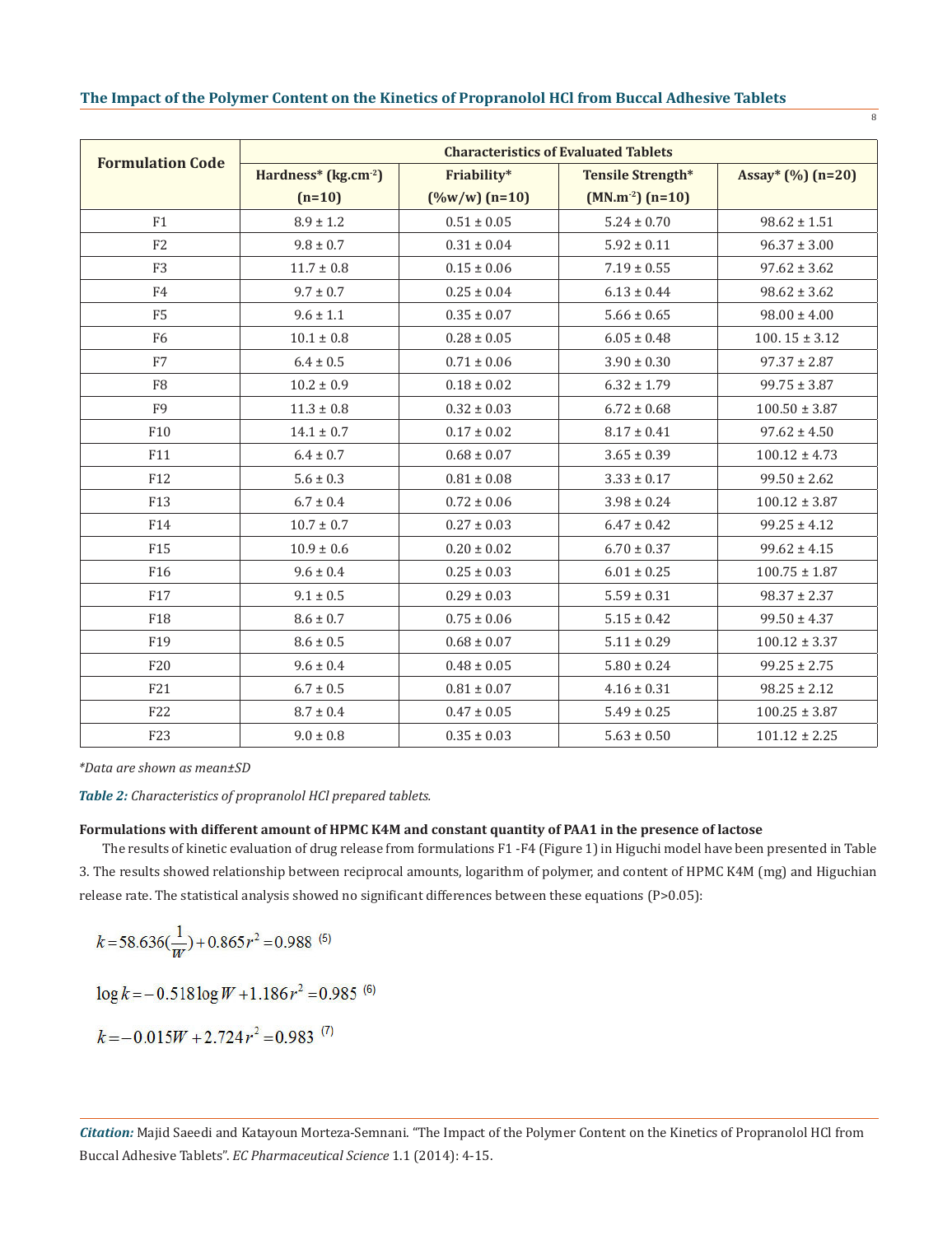

9

*Figure 1: Release profile of propranolol HCl from Formulations (F1-F4) with different amount of HPMC K4M and constant quantity of PAA1 in the presence of lactose (n = 4).*

### **Formulation with different amount of PAA1 and lactose in the presence of constant quantity of HPMC K4M**

The results of kinetic evaluation of drug release from formulations F5-F8 (Figure 2) in Higuchi model have been presented in Table 3. The results showed a relation between Higuchi release rate and polycarbophil quantity in equation 10 (*P* < 0.001).

$$
k = 3.916\left(\frac{1}{W}\right) + 0.952 r^2 = 0.842 \, (8)
$$

 $\log k = -0.402 \log W + 0.535 r^2 = 0.907^{(9)}$ 

 $k = -0.0692W + 2.155r^2 = 0.998$ <sup>(10)</sup>



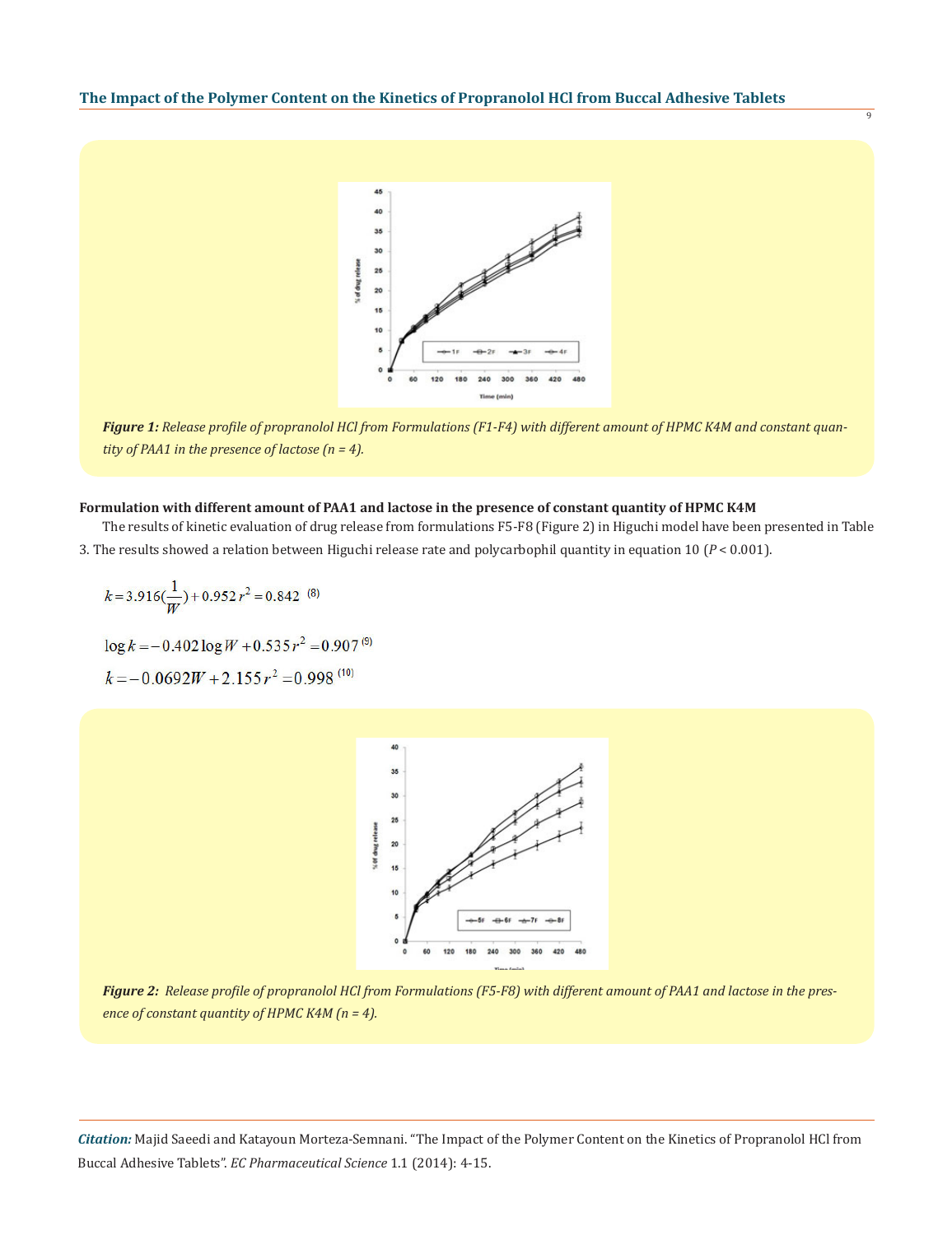#### **Formulation with different amount of HPMC K4M and PAA1 in the presence of constant quantity of lactose**

 The results of kinetic evaluation of drug release from formulations F9, F10, F5, and F11 (Figure 3) in Higuchi model have been presented in Table 3. The results showed a relationship between logarithms of PAA1 with logarithm of Higuchian release rate in equation 13 (*P* < 0.05):

$$
k=7.18(\frac{1}{W})+0.634r^2=0.936
$$
 (11)

 $\log k = -0.495 \log W + 0.632 r^2 = 0.955^{(12)}$ 

 $k = -0.096W + 1.854r^2 = 0.949$ <sup>(13)</sup>



*Figure 3: Release profile of propranolol HCl from Formulations (F5, F9-F11) with different amount of HPMC K4M and PAA1 in the presence of constant quantity of lactose (n = 4).*

| <b>Formulation</b> | <b>Polymer Content (mg)</b> |                |                  | <b>Kinetic Data in Higuchi Model</b> |       |      |
|--------------------|-----------------------------|----------------|------------------|--------------------------------------|-------|------|
| Code               | <b>HPMC K4M</b>             | PAA1           | <b>Car. 934P</b> | $k \, (\text{min}^{-1/2})$           | $r^2$ | SS   |
| F1                 | 72                          | $\overline{4}$ |                  | 1.67                                 | 0.992 | 6.47 |
| F <sub>2</sub>     | 68                          | $\overline{4}$ | ٠                | 1.74                                 | 0.995 | 4.54 |
| F <sub>3</sub>     | 64                          | $\overline{4}$ | ۰                | 1.77                                 | 0.993 | 6.25 |
| F4                 | 56                          | $\overline{4}$ | ۰                | 1.91                                 | 0.996 | 4.10 |
| F <sub>5</sub>     | 60                          | 16             | ٠                | 1.04                                 | 0.996 | 1.24 |
| F <sub>6</sub>     | 60                          | 12             | ٠                | 1.33                                 | 0.994 | 2.88 |
| F7                 | 60                          | 8              |                  | 1.61                                 | 0.994 | 4.55 |
| F <sub>8</sub>     | 60                          | $\overline{4}$ |                  | 1.87                                 | 0.994 | 5.20 |
| F <sub>9</sub>     | 68                          | 8              | ۰                | 1.50                                 | 0.995 | 3.18 |
| F10                | 64                          | 12             | ۰                | 1.32                                 | 0.993 | 3.56 |
| F11                | 56                          | 20             |                  | 0.98                                 | 0.999 | 0.39 |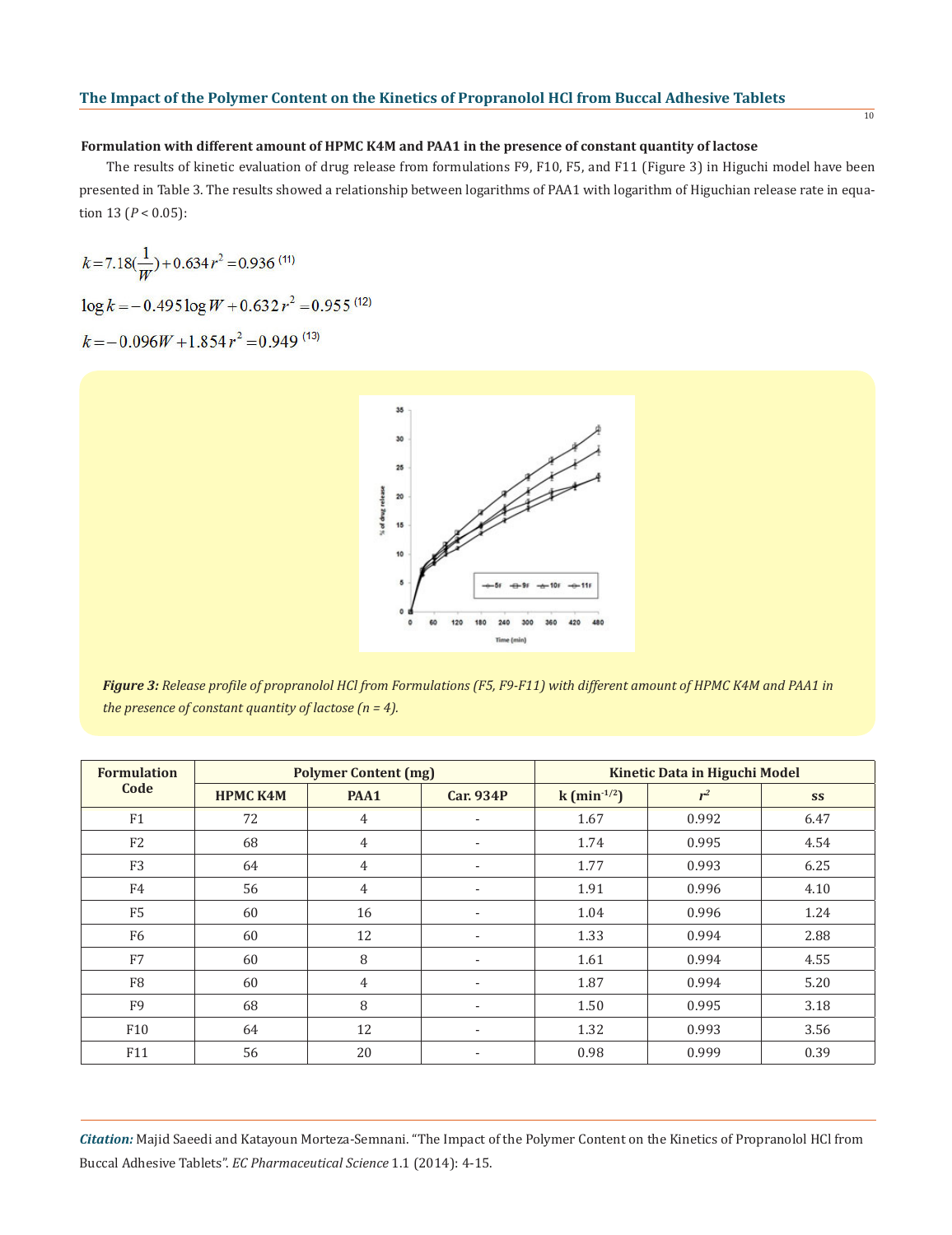| <b>Formulation</b><br>Code | <b>Polymer Content (mg)</b> |                |                  | <b>Kinetic Data in Higuchi Model</b> |       |      |
|----------------------------|-----------------------------|----------------|------------------|--------------------------------------|-------|------|
|                            | <b>HPMC K4M</b>             | PAA1           | <b>Car. 934P</b> | $k$ (min <sup>-1/2</sup> )           | $r^2$ | SS   |
| F <sub>12</sub>            | 72                          | 4              | ٠                | 1.58                                 | 0.995 | 3.26 |
| F13                        | 68                          | $\overline{4}$ | ٠                | 1.60                                 | 0.996 | 2.97 |
| F14                        | 64                          | 4              | ۰                | 1.65                                 | 0.996 | 3.15 |
| F15                        | 60                          | $\overline{4}$ | ۰.               | 1.74                                 | 0.996 | 3.73 |
| F <sub>16</sub>            | 56                          | $\overline{4}$ | ٠                | 1.76                                 | 0.997 | 2.52 |
| F <sub>17</sub>            | 72                          | ٠              | 4                | 1.64                                 | 0.994 | 4.56 |
| F18                        | 68                          | ٠              | 4                | 1.80                                 | 0.995 | 4.74 |
| F <sub>19</sub>            | 64                          |                | 8                | 1.89                                 | 0.994 | 6.60 |
| F20                        | 56                          | ٠              | 8                | 1.95                                 | 0.997 | 3.70 |
| F21                        | 56                          | ٠              | 20               | 1.04                                 | 0.997 | 0.86 |
| F22                        | 56                          | ٠              | 16               | 1.29                                 | 0.995 | 2.32 |
| F <sub>23</sub>            | 56                          | ٠              | 12               | 1.49                                 | 0.996 | 2.81 |

*Table 3: Kinetic constants, determination coefficients, and sum of squares of deviations following fitting of dissolution data to Higuchi model (n = 6).*

 $k$  = Rate constant in Higuchi equilibrium,  $r^2$  = Determination constant of fitting of data in Higuchi equilibrium, ss = Sum of squares of deviations, n = Number of samples

# **Formulations with different amount of HPMC K4M and constant quantity of PAA1 in the presence of DCP**

The results of kinetic evaluation of drug release from formulations F12-F16 (Figure 4) in Higuchi model have been presented in Table 3. The results showed a relationship between logarithms of amount of HPMC K4M (mg) and logarithm of Higuchian release rate  $(P < 0.05)$ :

$$
K = 50.444 \left(\frac{1}{W}\right) + 0.871 r^2 = 0.951^{(14)}
$$

 $Log k = -0.477 log W + 1.083 r^2 = 0.973^{(15)}$ 

$$
K = -0.0125W + 2.466r^2 = 0.949^{(16)}
$$



*Figure 4: Release profile of propranolol HCl from Formulations (F12-F16) with different amount of HPMC K4M and constant quantity of PAA1 in the presence of DCP (n = 4).*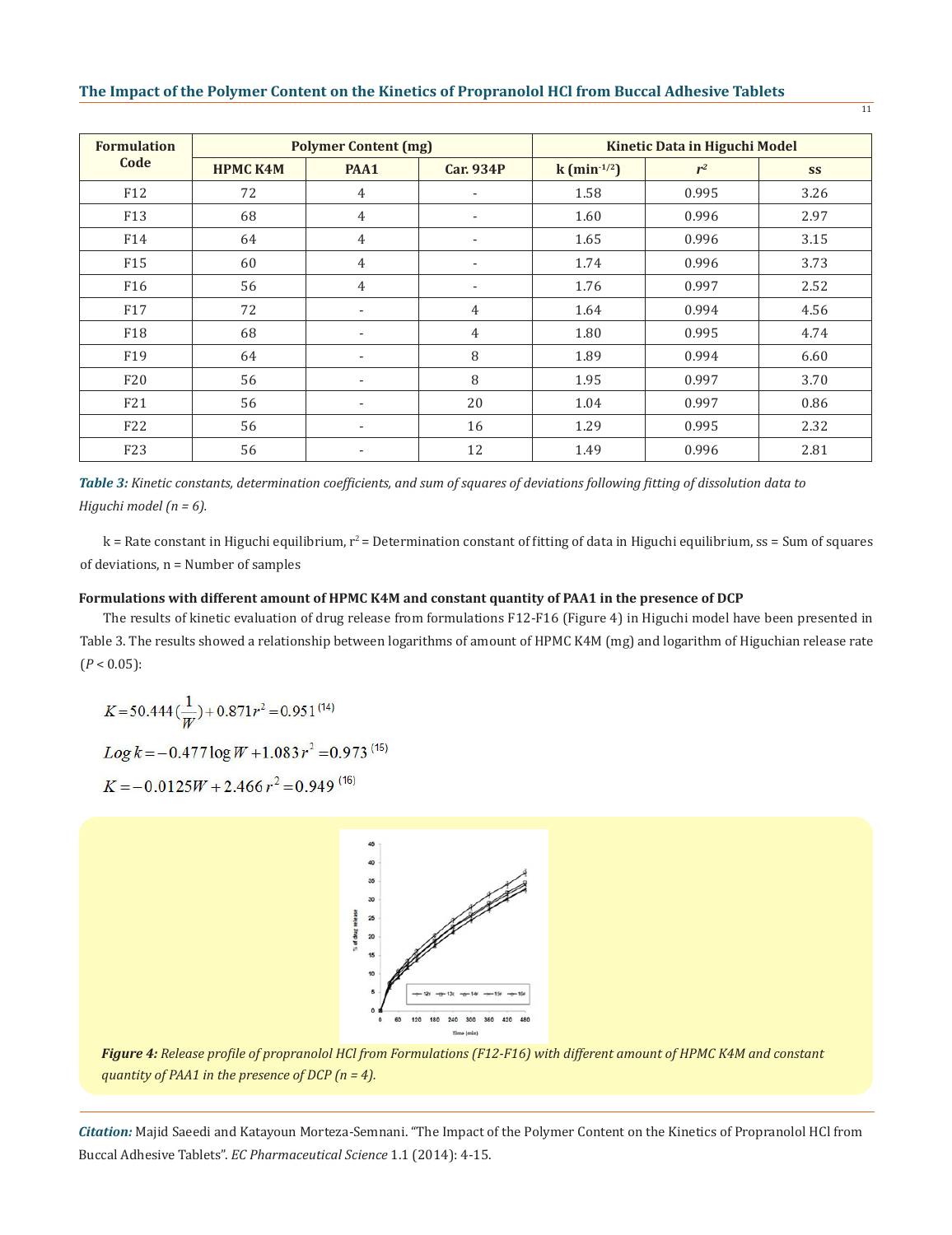#### 12

#### **Formulations with different amount of HPMC K4M in the presence of carbopol 934P and Lactose**

The results of kinetic evaluation of drug release from formulations F17-F20 (Figure 5) in Higuchi model have been presented in Table 3. The results showed a relationship between amounts of Car.934P with of Higuchian release rate (*P* < 0.01):

 $k=70.60(\frac{1}{W})+0.724r^2=0.802$  (17)  $\log k = -0.632 \log W + 1.404 r^2 = 0.813^{(18)}$  $k = -0.018W + 3.01r^2 = 0.856$ <sup>(19)</sup>



*Figure 5: Release profile of propranolol HCl from Formulations (F17-F20) with different amount of HPMC K4M in the presence of carbopol 934P and Lactose (n = 4).*

#### **Formulations with different amount of carbopol 934P in the presence of HPMC K4M and Lactose**

The results of kinetic evaluation of drug release from formulations F20-F23 (Figure 6) in Higuchi model have been presented in Table 3. The results showed a logarithmic relationship between amount of carbopol 934P (mg) and Higuchian release rate (*P* < 0.05):



*Figure 6: Release profile of propranolol HCl from Formulations (F20-F23) with different amount of carbopol 934P in the presence of HPMC K4M and Lactose (n = 4).*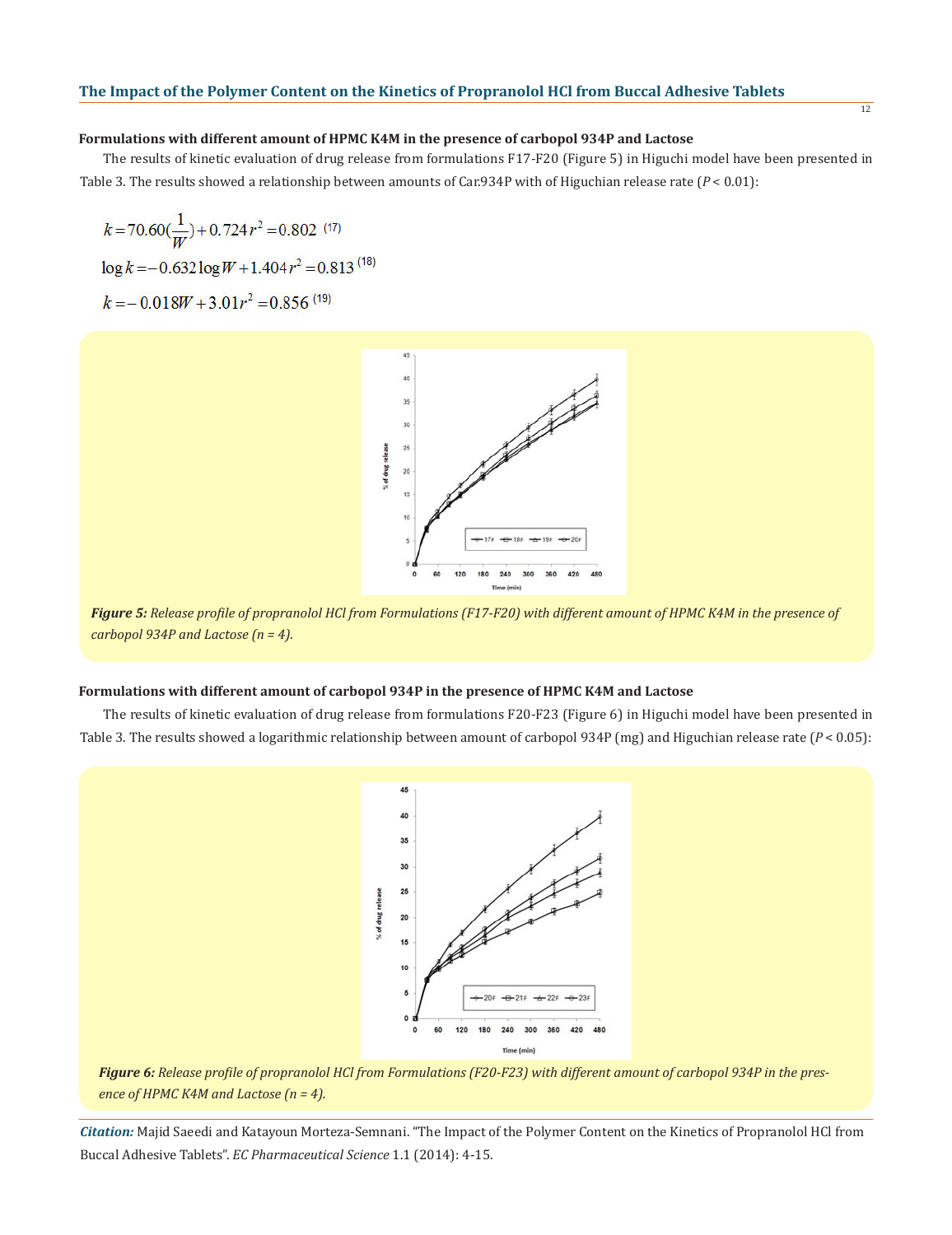$k=11.64(\frac{1}{w})+0.509r^2=0.983^{(20)}$  $\log k = -0.663 \log W + 0.8341 r^2 = 0.988$ <sup>(21)</sup>  $k = -0.073W + 2.47r^2 = 0.963^{(22)}$ 

#### **Discussion**

Controlled release by hydrophilic matrix remains a very versatile tool in the hands of the formulator and we can only look forward to greater formulation predictability as more and more fundamental studies become available. HPMC is a semisynthetic ether derivative of cellulose. It has been the dominant hydrophilic vehicle used in controlled release dosage forms because of its non-toxic nature, ease of compression, and accommodation to high levels of drug loading. It is desirable to predict the drug release from HPMC matrices with enough accuracy in the design of drug containing HPMC matrices [25]. Fu *et al.* proposed an empirical relationship between drug release rate and HPMC concentration [26].

The Higuchi model has been an invaluable framework over its 50-year history for developing large parts of modern drug delivery technology. It captures the essence of what governs drug release from a permeable matrix when the drug loading is well in excess of its solubility limit and allows prediction of release rates with good accuracy in most cases. It has endured because of its simplicity. Naturally, it embodies a number of assumptions and approximations, some of which are not so obvious [27]. Drug release rate (Higuchi-type release rate) was correlated with the reciprocal HPMC concentration in their empirical model. Shah *et al.* [28] reported a method for the prediction of the fraction drug release as a function of HPMC concentration and release time [28].

This research has elaborated a new relationship between release rate of drug and amount of mucoadhesive polymer in propranolol buccal adhesive tablets. Some studies had been shown a relationship between dissolution rate constant in Higuchi model (k) and reciprocal amount of polymer in hydrophilic matrices. Ford *et al.* [25] showed this relation is valid when applied to drugs of diverse aqueous solubility, provided that square time release kinetics are approximately followed [24]. The relation between log k and logarithm of polymer content had been obtained in hydrophilic matrices containing HPMC too. Ford *et al.* [25] studied hydrophilic matrices of Propranolol hydrochloride and aminophylline which prepared by several grades of HPMC. A straight line relationship was established between the logarithm of the tablet HPMC content and the logarithm of release rates (mg.min<sup>-1/2</sup>), enabling release rates to be predicted for a variety of different drug substances [25]. In this research these equations and relation between k and amount of polymer was examined for dissolution data in propranolol buccal adhesive tablets.

In formulations F1-F4 with constant quantity of PAA1 in the presence of lactose, no significant differences were observed between three equations (equations 5-7). Evaluation of the equations 6 and 7 showed a similar relation too. In formulations F5-F8 with different amount of PAA1, the best fit was observed in new relationship equation between k and amount of PAA1. This different was very manifest. In formulations with different amount of HPMC K4M and PAA1 in the presence of lactose (Table 3) the logarithmic relationship was observed. In these formulations the relation between k and amount of polymer (equation 13) was significant. In formulations F12-F16 with different amount of HPMC K4M in presence of carbopol 934P, the relation between k and amount of HPMC K4M was observed too (equation 19). In other formulations, this new relationship was fitted too.

Within the context of hydrophilic polymeric matrices containing water-soluble drug, excipients should not be regarded as neutral or simple additives as they are certainly capable of altering water penetration, erosion and hence mechanism of release. The role of gel layer and its rate of growth are central and fundamental to define various fronts and understand the operating release mechanism [29].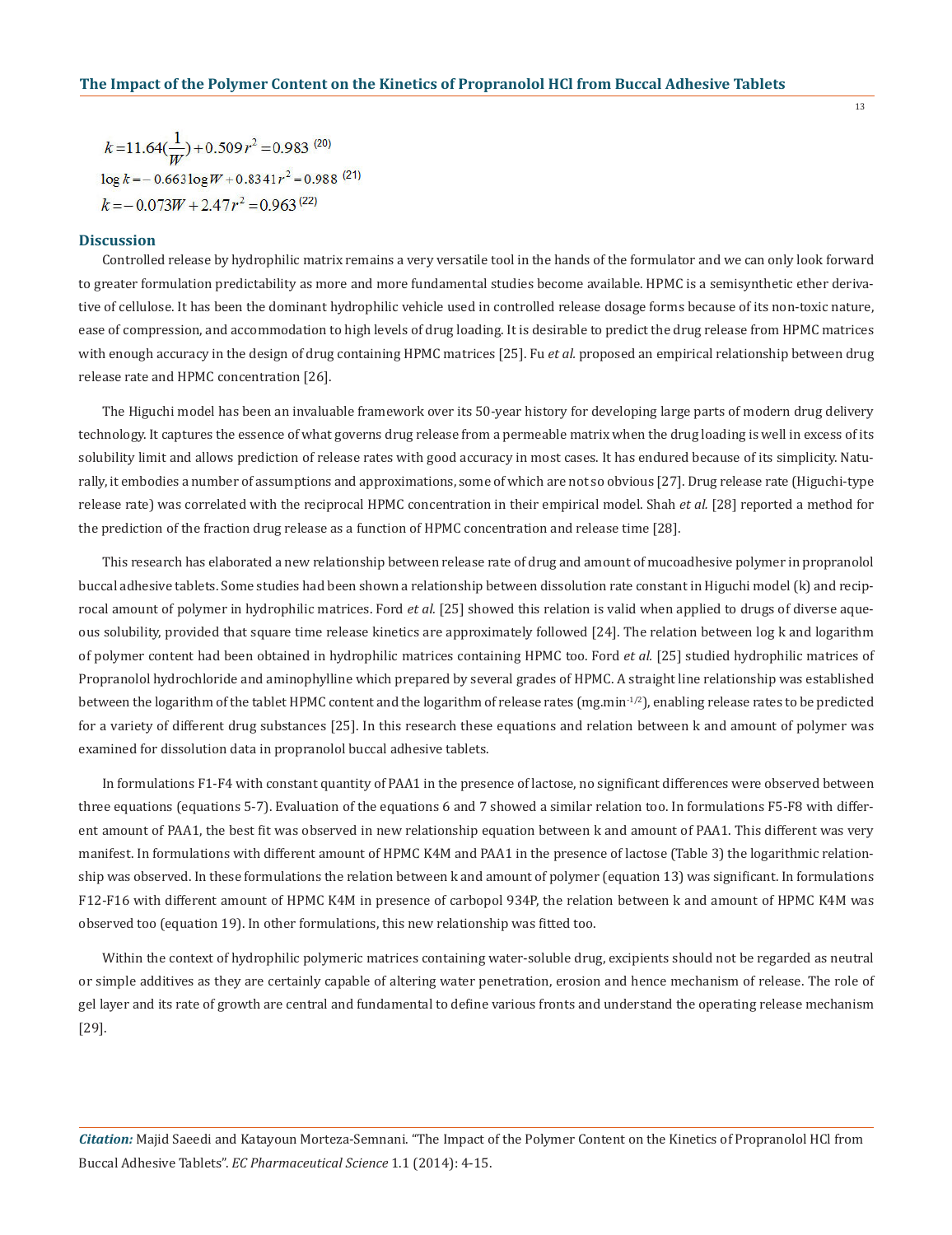#### **Conclusion**

It can be concluded from this study that the kind and ratio of bioadhesive polymers have synergistic effect on controlling release rate and kinetic of propranolol HCl from evaluated buccal adhesive tablets. This study showed that the direct relation between k and amount of polymer should consider for prediction and regulating of release rate in hydrophilic matrices.

# **Acknowledgement**

Some parts of this work were supported by a grant from the research and technology council of the Mazandaran University of Medical Sciences.

# **Bibliography**

- 1. Chopra S., *et al.* "Release modulating hydrophilic matrix systems of losartan potassium: Optimization of formulation using statis tical experimental design". *European Journal of Pharmaceutics and Biopharmaceutics* 66.1 (2007): 73-82.
- 2. Miranda A., *et al.* "Study of the critical points of HPMC hydrophilic matrices for controlled drug delivery". *International Journal of Pharmaceutics* 311.1-2 (2006): 75-81.
- 3. Rinaki E., *et al.* "The power law can describe the entire drug release curve from HPMC- based matrix tablets: a hypothesis". *Inter national Journal of Pharmaceutics* 255.1-2 (2003): 199-207.
- 4. Siepmann J and F Siepmann. "Mathematical modeling of drug delivery". *International Journal of Pharmaceutics* 364.2 (2008): 328-343.
- 5. Kockisch S., *et al.* "Mucoadhesive, triclosan-loaded polymer microspheres for application to the oral cavity: preparation and con trolled release characteristics". *European Journal of Pharmaceutics and Biopharmaceutics* 59.1 (2005): 207-216.
- 6. Akbari J., *et al.* "Development and evaluation of buccoadhesive propranolol hydrochloride tablet formulations: effect of fillers". *IL Farmaco* 59.2 (2004): 155-161.
- 7. Morales JO and JT McConville. "Manufacture and characterization of mucoadhesive buccal films". *European Journal of Pharma ceutics and Biopharmaceutics* 77.2 (2011): 187-199.
- 8. Sattar M., *et al.* "Oral transmucosal drug delivery current status and future prospects". *International Journal of Pharmaceutics* 471.1-2 (2014): 498-506.
- 9. Lam JK., *et al.* "Oral transmucosal drug delivery for pediatric use". *Advanced Drug Delivery Reviews* 73 (2014): 50-62.
- 10. Salamat-Miller N., *et al.* "The use of mucoadhesive polymers in buccal drug delivery". *Advanced Drug Delivery Reviews* 57.11 (2005): 1666-1691.
- 11. Sudhakar Y., *et al.* "Buccal adhesive drug delivery, A promising option for orally less efficient drugs". *Journal of Controlled Release* 114.1 (2006): 15-40.
- 12. Tao SL and TA Desai. "Micromachined devices: The impact of controlled geometry from cell-targeting to bioavailability". *Jour nal of Controlled Release* 109.1-3 (2005): 127-138.
- 13. Kianfar F., *et al.* "Development and physic-mechanical characterization of carrageenan and poloxamer-based lyophilized matrix as a potential buccal drug delivery system". *Drug Development and Industrial Pharmacy* 40.3 (2014): 361-369.
- 14. Emami J., *et al.* "Preparation and characterization of a sustained release buccoadhesive system for delivery of terbutaline sulfate". *Research in Pharmaceutical Sciences* 8.4 (2013): 219-231.
- 15. Madhav NVS., *et al.* "Orotransmucosal drug delivery systems: A review". *Journal of Controlled Release* 140.1 (2009): 2-11.
- 16. Akbari J., *et al.* "Formulation and characterization of cetylpyridinium chloride bioadhesive tablet". *Advanced Pharmaceutical Bul letin* 4.4 (2014): 385-390.
- 17. Lotfipour F., *et al.* "The effect of hydrophilic and lipophilic polymers and fillers on the release rate of atenolol from HPMC matri ces". *IL Farmaco* 59.10 (2004): 819-25.
- 18. Sauri J., *et al.* "Quality by Design approach to understand the physicochemical phenomena involved in controlled release of cap topril SR matrix tablets". *International Journal of Pharmaceutics* 477.1-2 (2014): 431-41.
- 19. Hogan JE. "Hydroxypropylmethylcellulose sustained release technology". *Drug Development and Industrial Pharmacy* 15.6-7 (1989): 975-999.